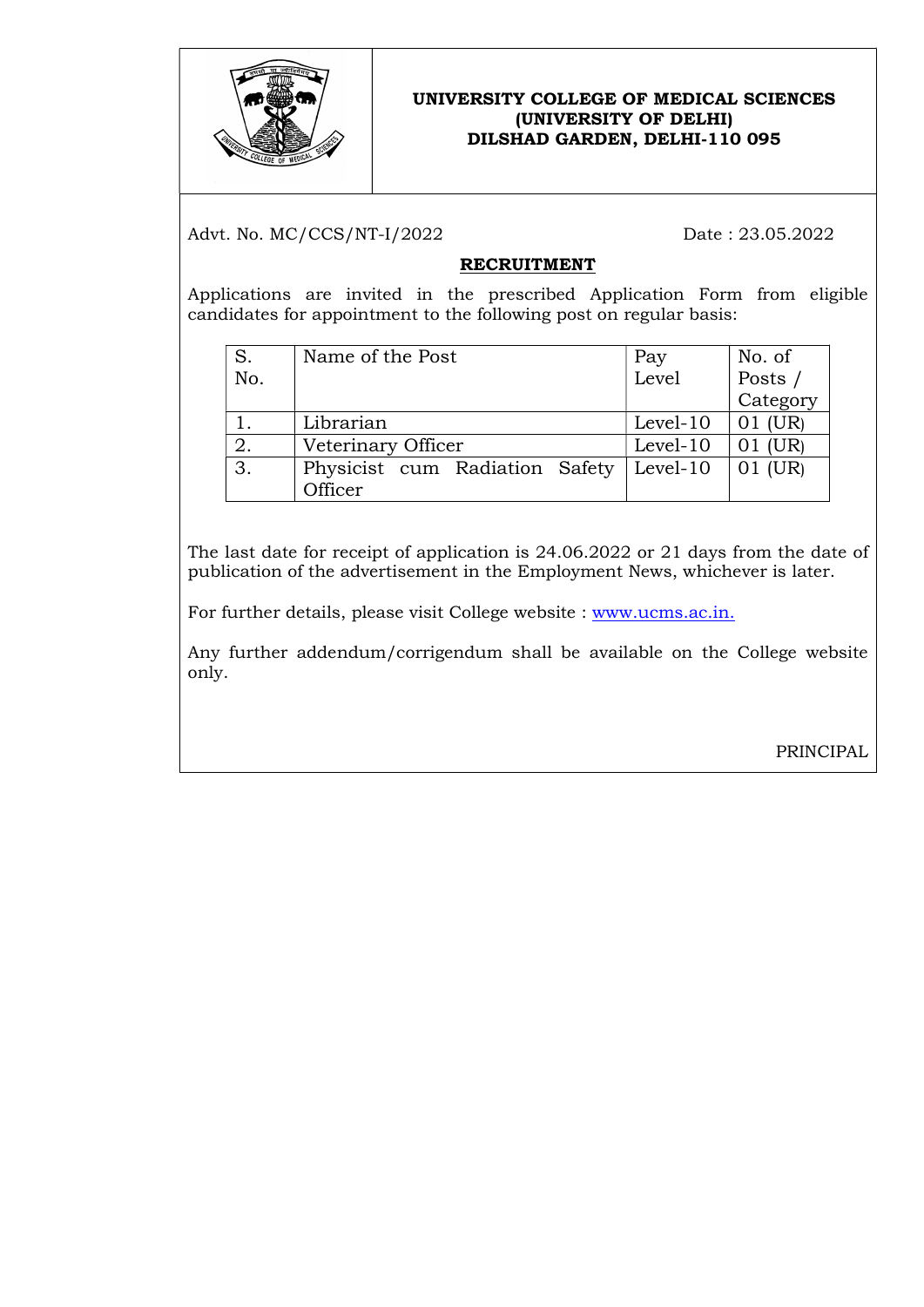

#### UNIVERSITY COLLEGE OF MEDICAL SCIENCES (UNIVERSITY OF DELHI) DILSHAD GARDEN, DELHI-110 095

### The details with regard to Qualifications, Pay Level and Experience are as under:-

| 01 | Librarian                                             | Pay Level - 10                                                                                                                                                                                                                                                                                                                                                                                                                                                                                                                                                                                                                                                                                                                                                                                                                                                                                                                                                                                                                                                                                                                                                                                                                                                                                                                                                                                                                                                                                                                                                                                                                                                                  |
|----|-------------------------------------------------------|---------------------------------------------------------------------------------------------------------------------------------------------------------------------------------------------------------------------------------------------------------------------------------------------------------------------------------------------------------------------------------------------------------------------------------------------------------------------------------------------------------------------------------------------------------------------------------------------------------------------------------------------------------------------------------------------------------------------------------------------------------------------------------------------------------------------------------------------------------------------------------------------------------------------------------------------------------------------------------------------------------------------------------------------------------------------------------------------------------------------------------------------------------------------------------------------------------------------------------------------------------------------------------------------------------------------------------------------------------------------------------------------------------------------------------------------------------------------------------------------------------------------------------------------------------------------------------------------------------------------------------------------------------------------------------|
|    | Age limit                                             | 35 years                                                                                                                                                                                                                                                                                                                                                                                                                                                                                                                                                                                                                                                                                                                                                                                                                                                                                                                                                                                                                                                                                                                                                                                                                                                                                                                                                                                                                                                                                                                                                                                                                                                                        |
|    | <b>Essential Educational</b><br>& other qualification | Master's<br>Degree<br>1.<br>in<br>Library<br>A<br>Science/Information Science/ Documentation<br>Science or an equivalent professional degree<br>with at least 55% marks (or an equivalent<br>grade in a point scale wherever grading<br>system is followed) and a consistently good<br>academic<br>record<br>with<br>knowledge<br>οf<br>computerization of library)<br>2. Qualified in the national level test conducted<br>for the purpose by the UGC or any other<br>agency approved by the UGC.                                                                                                                                                                                                                                                                                                                                                                                                                                                                                                                                                                                                                                                                                                                                                                                                                                                                                                                                                                                                                                                                                                                                                                              |
|    |                                                       | Note:<br>I. The candidates, who are or have been awarded a<br>Ph.D. Degree in accordance with the University<br>Commission (Minimum<br>standards<br>Grants<br>and<br>procedure for award of Ph.D. Degree) Regulation -<br>2009 shall be exempted from the requirement of the<br>minimum eligibility condition of NET for recruitment<br>appointment<br>University<br>and<br>of<br>Assistant<br>Librarian/College Librarian.<br>Provided further, the award of degree to candidates<br>registered for the M.Phil./Ph.D. programme prior to<br>11th July 2009, shall be governed by the provision of<br>the then existing Ordinances/Bylaws/Regulations of<br>the Institutions awarding the degree and the Ph.D.<br>candidates shall be exempted from the requirement<br>of NET for recruitment and appointment of University<br>Assistant Librarian/College Librarian subject to the<br>fulfilment of the following conditions :-<br>Ph.D. Degree of the candidate awarded in<br>(a)<br>regular mode only;<br>(b)<br>Evaluation of the Ph.D. thesis by at least two<br>external examiners;<br>Open Ph.D. viva voce of the candidate had<br>(c)<br>been conducted;<br>Candidate has published two research papers<br>(d)<br>from /based on his/her Ph.D. work, out of which at<br>least one must be in a referred journal;<br>Candidate<br>has<br>made<br>at<br>least<br>(e)<br>two<br>presentations in conferences/seminars, based on<br>his/her Ph.D. work.<br>(a) To (e) as above are to be certified by the Vice-<br>Vice-Chancellor/Dean<br>Chancellor/Pro<br><i>(Academic</i> )<br>Affairs/Dean (University instructions).<br>II. A relaxation of 5% may be provided at the |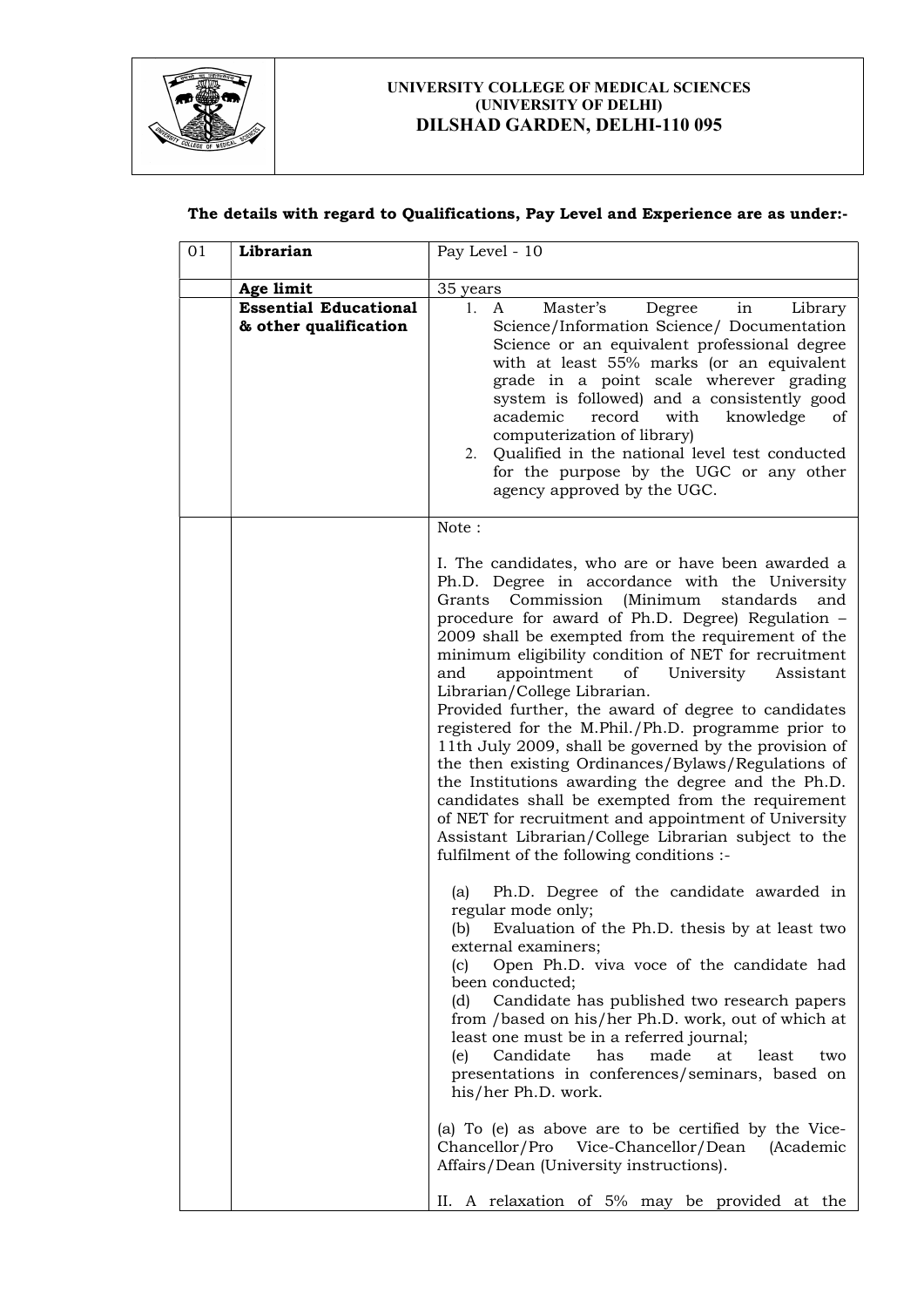|     |                                                   | Graduate and Masters level for the Scheduled<br>Castes/Scheduled<br>Tribes/Differently-abled<br>(Physically and Visually differently-abled)/ Other<br>Backward<br>Classes<br>(OBC) (Non-Creamy<br>Layer)<br>categories for the purpose of eligibility and for<br>assessing good academic record.                                                                                   |  |
|-----|---------------------------------------------------|------------------------------------------------------------------------------------------------------------------------------------------------------------------------------------------------------------------------------------------------------------------------------------------------------------------------------------------------------------------------------------|--|
| 02. | <b>Veterinary Officer</b>                         | Pay Level -10 Group 'A'                                                                                                                                                                                                                                                                                                                                                            |  |
|     | Age Limit                                         | 35 Years                                                                                                                                                                                                                                                                                                                                                                           |  |
|     | Essential Educational<br>& other qualification    | B.V.Sc. with 01 year of experience in care and<br>handling of Laboratory Animals.                                                                                                                                                                                                                                                                                                  |  |
|     | Desirable                                         | Experience in management of animal house of any<br>recognized Institute.                                                                                                                                                                                                                                                                                                           |  |
| 03. | Physicist-cum-                                    | Pay Level - $10$ Group 'A'                                                                                                                                                                                                                                                                                                                                                         |  |
|     | <b>Radiation Safety</b>                           |                                                                                                                                                                                                                                                                                                                                                                                    |  |
|     | <b>Officer</b>                                    |                                                                                                                                                                                                                                                                                                                                                                                    |  |
|     | Age Limit                                         | 45 Years                                                                                                                                                                                                                                                                                                                                                                           |  |
|     | Essential<br>Educational<br>& other qualification | Ph.D. or M.Sc./M.Tech., in any relevant<br>1.<br>discipline, with 01 year diploma in Radiation<br>Safety<br>from<br>institute<br>an<br>duly<br>approved/certified by<br>Atomic<br>Energy<br>Regulatory Board (AERB).<br>2. At least 05 years experience in relevant field<br>in Group 'A' post in the Pay Level-10 in a<br>Government<br>research<br>institution/<br>organization. |  |
|     |                                                   | Duties and responsibilities: The incumbent shall be<br>responsible to perform the duties of the Radiological<br>Safety Officer as per the Atomic Energy Radiation<br>Protection Rule, 2004 as amended from time to time<br>and any other duty assigned from time to time.                                                                                                          |  |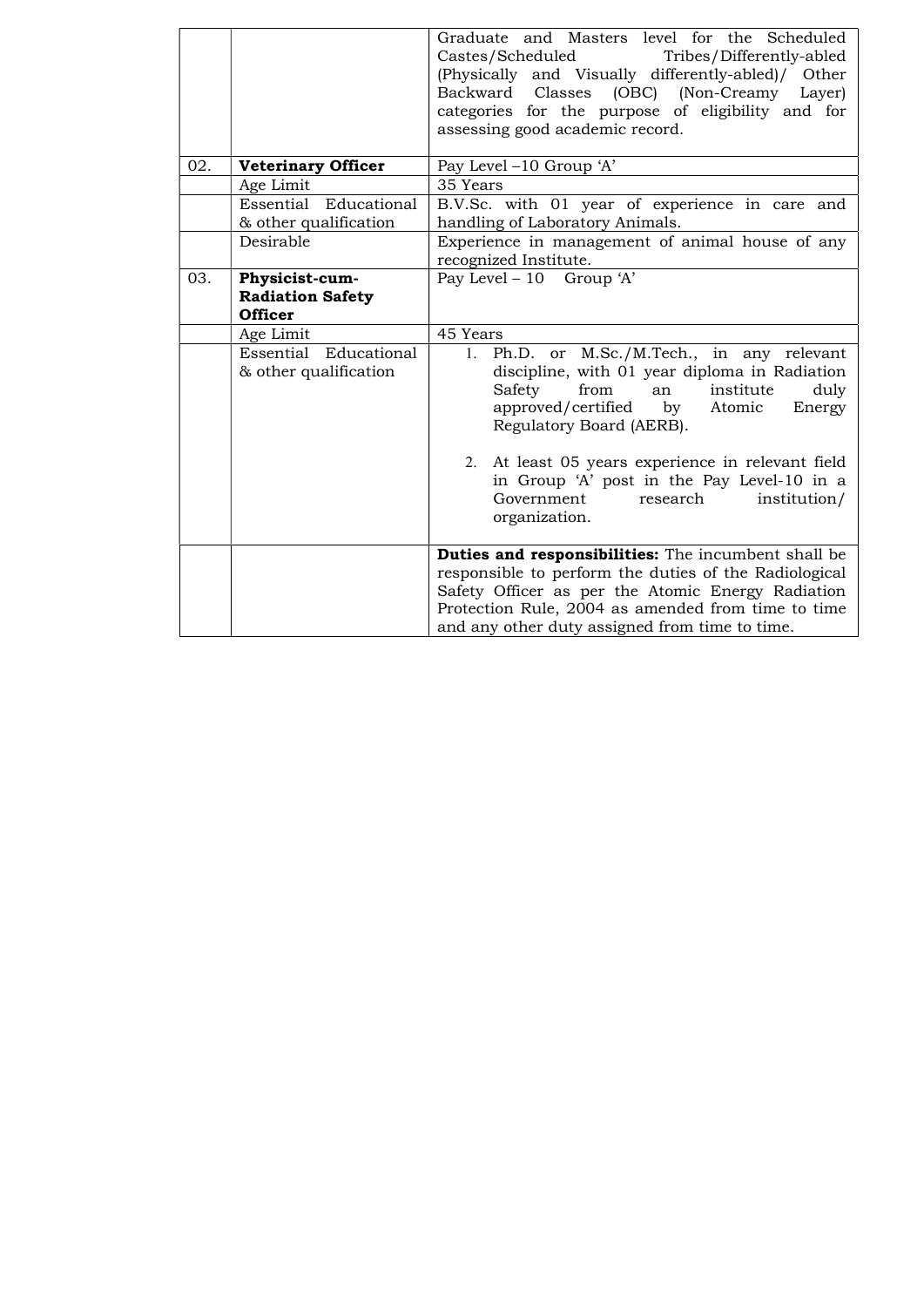

#### UNIVERSITY COLLEGE OF MEDICAL SCIENCES (UNIVERSITY OF DELHI) DILSHAD GARDEN, DELHI-110 095

# General Instructions for Applicants

- 1. All applicants are required to apply online in the prescribed format with complete, correct information and attachments. The applicant will be solely responsible for the authenticity of submitted information. Application form alongwith all details regarding qualifications, experience and general guidelines are available on the website of the College, www.ucms.ac.in The applicants are required to read complete details before filling up the form.
- 2. Consequent upon adoption of self-certification provisions as required by the Govt. of India, the College shall process the applications entirely on the basis of information/documents uploaded/attached with the application. In case the information/documents are found to be false/incorrect by way of omission or commission, the responsibility shall lie solely with the applicant and the applicant shall be liable for action as per law.
- 3. The applicant is required to submit the hard copy of the online submitted application along with all supporting documents (self-attested) (as per checklist Annexure-I) in a sealed envelope with inscription 'APPLICATION FOR THE POST OF TO THE POST OF TO THE POST OF TO THE SET OF THE SET OF THE SET OF THE SET OF THE SET OF THE SET OF THE SET OF THE SET OF THE SET OF THE SET OF THE SET OF THE SET OF THE SET OF THE SET OF THE SET OF THE SET College of Medical Sciences, Room No. 107, (1st Floor, College Block), Dilshad Garden, Delhi-110 095 on or before 24.06.2022 upto 1500 hrs.
- 4. Application fees and forms are to be submitted as per details given below:
	- Application Fee payable is Rs.500/- for UR/OBC category which can be paid in the form of Demand Draft, in favour of 'PRINCIPAL, UNIVERSITY COLLEGE OF MEDICAL SCIENCES' payable at Delhi.
	- No application fee will be charged from applicants from SC, ST, PwBD, EWS and Women Applicants.
	- Fees once paid will not be refunded under any circumstances.
- 5. The PwBD candidate can be from any reserved category (SC/ST/OBC/EWS) or unreserved category and after the selection, he/she will be placed in the appropriate category viz. SC/ST/OBC/EWS/UR in reservation roster for adjustment against current vacancies or in future.
- 6. The reservation for applicants from SC, ST, EWS, OBC (non-creamy layer) and Persons with Benchmark Disability (PwBD) categories will be applicable as per UGC/Central Government norms. Applicants seeking reservation benefits available for SC/ST/OBC/EWS/PwBD categories must attach the necessary certificate(s) justifying the claim of respective reservation as per Govt. of India lists/rules/norms alongwith the hard copy of application form. The certificate should be in the format prescribed by the Union Government. In case the applicant wants to claim benefits under the PwBD category, the applicant's relevant disability should not be less than 40 per cent. Proof to this effect in the form of a valid Disability Certificate must be attached alongwith the application form.
- 7. Applications which do not meet the eligibility criteria given in this advertisement and / or are incomplete in any respect shall be summarily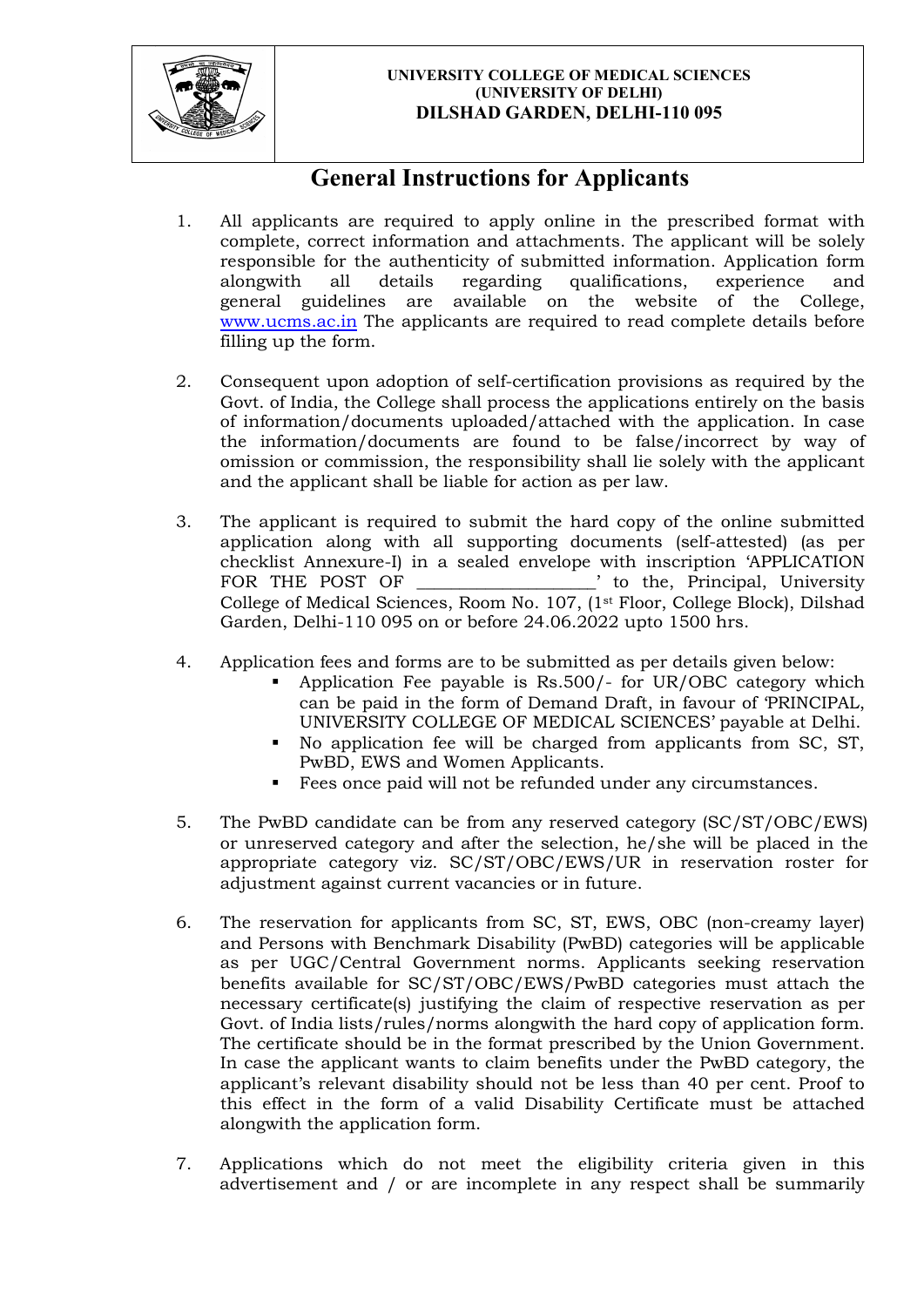rejected. Before applying online, applicants are advised to go through detailed notice available on the website of the College.

- 8. In order to avoid last minute rush, the applicants are advised to apply early. The College will not be responsible for any network related issue while submitting the online application. However, in case of any persistent technical issue, the applicants can mail their problem at the email id recruitment2021@ucms.ac.in
- 9. Applicants are advised to fill their complete, correct and active e-mail address in their online application form as all the correspondences including interview letters will be sent by the College through e-mail only.
- 10. The age limit, qualification and experience for the post shall be determined as on the closing date of the application i.e. 24.06.2022.
- 11. The applicants are required to submit Matriculation/10th Standard or equivalent certificate indicating date of birth issued by Central/State Board.
- 12. Applicants serving in Government/Public Sector Undertakings (including Boards/Autonomous Bodies) are required to submit 'No Objection Certificate' from the employer, at the time of interview, if not attached with the application earlier.
- 13. The College reserves the right to amend the number of posts or not to fill the post mentioned in the advertisement at its discretion without assigning any reason thereof.
- 14. The decision of the College in all matters shall be final. No correspondence, whatsoever, will be entertained in connection with the process of selection/interview.
- 15. Canvassing in any form will be treated as a disqualification.
- 16. The applicants are required to visit the website of the College regularly as any subsequent corrigendum/addendum/intimation etc. will be uploaded on the website of the College only.
- 17. The College will verify the antecedents of the applicant at the time of appointment or anytime during the tenure of the service. In case, it is found that the documents/information submitted by the candidate are false or the candidate has suppressed relevant information, the services of the candidate shall be terminated without prejudice to any other action initiated by the College.
- 18. In case of the any inadvertent mistake in the process of selection, which may be detected at any stage even after the issuance of offer letter, the College reserves right to modify/withdraw/cancel any communication made to the applicants.
- 19. In case of any dispute/ambiguity that may occur in the process of selection, the decision of the College shall be final. Applicants are advised to satisfy themselves before applying that they possess the essential qualifications laid down in the advertisement.
- 20. Any dispute regarding the recruitment will fall under the jurisdiction of Delhi.